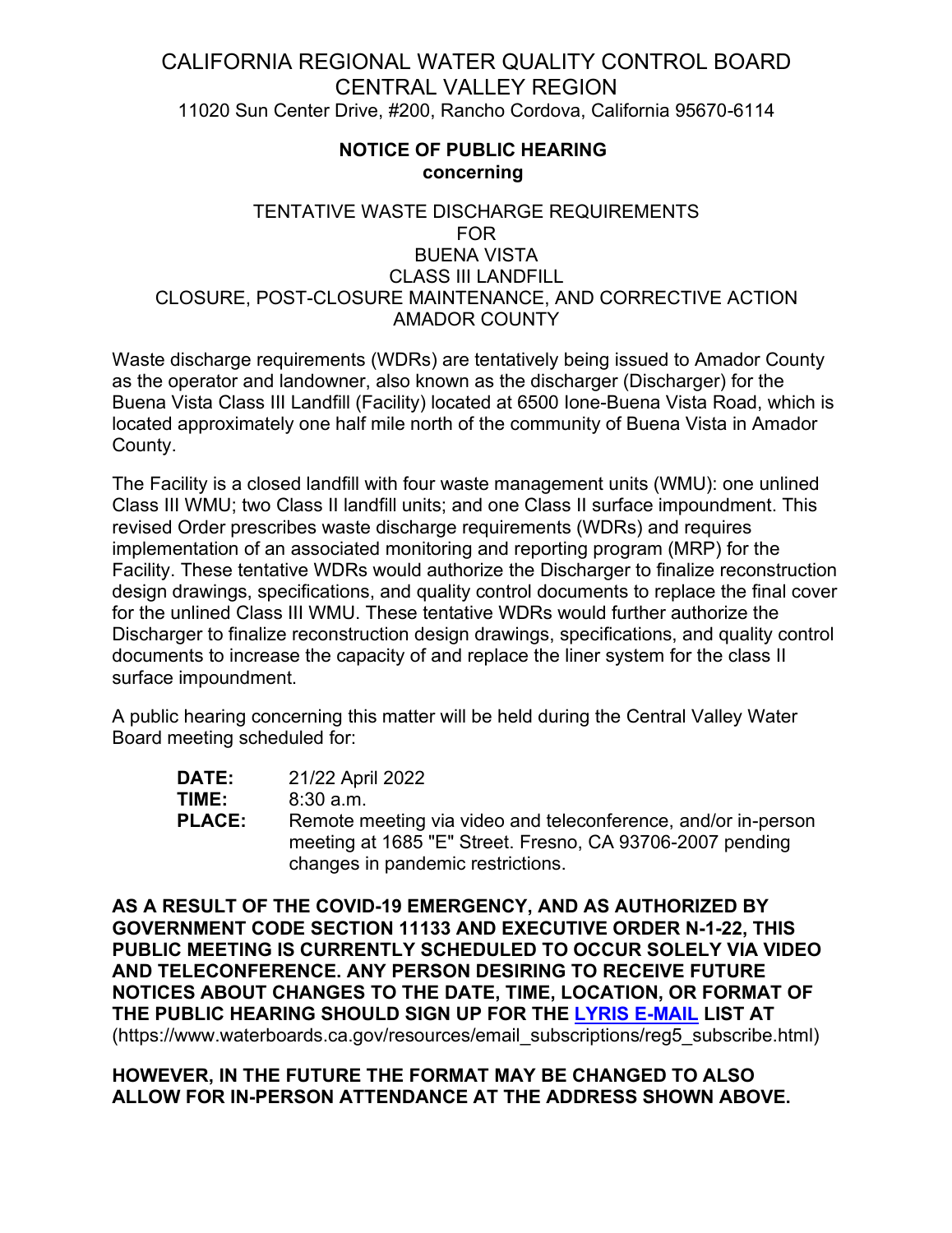NOTICE OF PUBLIC HEARING 2 AMADOR COUNTY WASTE MANAGEMENT BUENA VISTA LANDFILL AMADOR COUNTY

Additional information on participating in the public hearing can be found on the Regional Board Meeting [Calendar](https://www.waterboards.ca.gov/centralvalley/board_info/meetings/) webpage (https://www.waterboards.ca.gov/centralvalley/board\_info/meetings/).

Also, please visit our website for information on [how to participate in online](https://www.waterboards.ca.gov/centralvalley/board_decisions/tentative_orders/2006/#howtoattend) meetings (https://www.waterboards.ca.gov/centralvalley/board\_decisions/tentative\_orders/2006/ #howtoattend).

The designated parties for this hearing are as follows:

· Amador County

Only designated parties will have these rights: to call and examine witnesses; to introduce exhibits; to cross-examine opposing witnesses; to impeach any witness; and to rebut the evidence against him or her. All other persons wishing to testify or provide comments are interested persons and not designated parties. Such interested persons may request status as a designated party for purposes of this hearing by submitting such request in writing to the Central Valley Water Board no later than **5:00 p.m.** on **16 March 2022**. The request must explain the basis for status as a designated party and in particular how the person is directly affected by the discharge.

The Tentative Permit was issued for a 30-day public comment period on **14 February 2022** and comments are due by **5:00 p.m.** on **16 March 2022**. Written evidence or comments submitted after **5:00 p.m.** on **16 March 2022** will not be accepted and will not be incorporated into the administrative record absent a ruling by the Board Chair. Any person requesting to submit late materials must demonstrate good cause for the late submission, and the Chair must find that accepting the late submission will not prejudice the Central Valley Water Board or any Designated Party.

All designated parties and interested persons may speak at the Central Valley Water Board meeting and are expected to orally summarize their written submittals. Oral testimony and cross examination will be limited in time by the Board Chair.

Anyone having questions regarding the hearing item should contact Brad Shelton at (916) 464-1588 or [brad.shelton@waterboards.ca.gov](mailto:brad.shelton@waterboards.ca.gov). Interested persons may contact Brad Shelton to obtain a copy of the tentative Order and related documents. Copies of these documents can also be obtained by contacting or visiting the Central Valley Water Board's office at 11020 Sun Center Drive, #200, Rancho Cordova, California, 95670-6114 weekdays between 8:00 a.m. and 5:00 p.m. The [final meeting agenda](http://www.waterboards.ca.gov/centralvalley/board_info/meetings/)

(http://www.waterboards.ca.gov/centralvalley/board\_info/meetings/) will be available at least 10 days before the meeting. The agenda will provide the specific date the Board Meeting will be held for this item, indicate the anticipated order of all agenda items, and may include staff revisions to the proposed order.